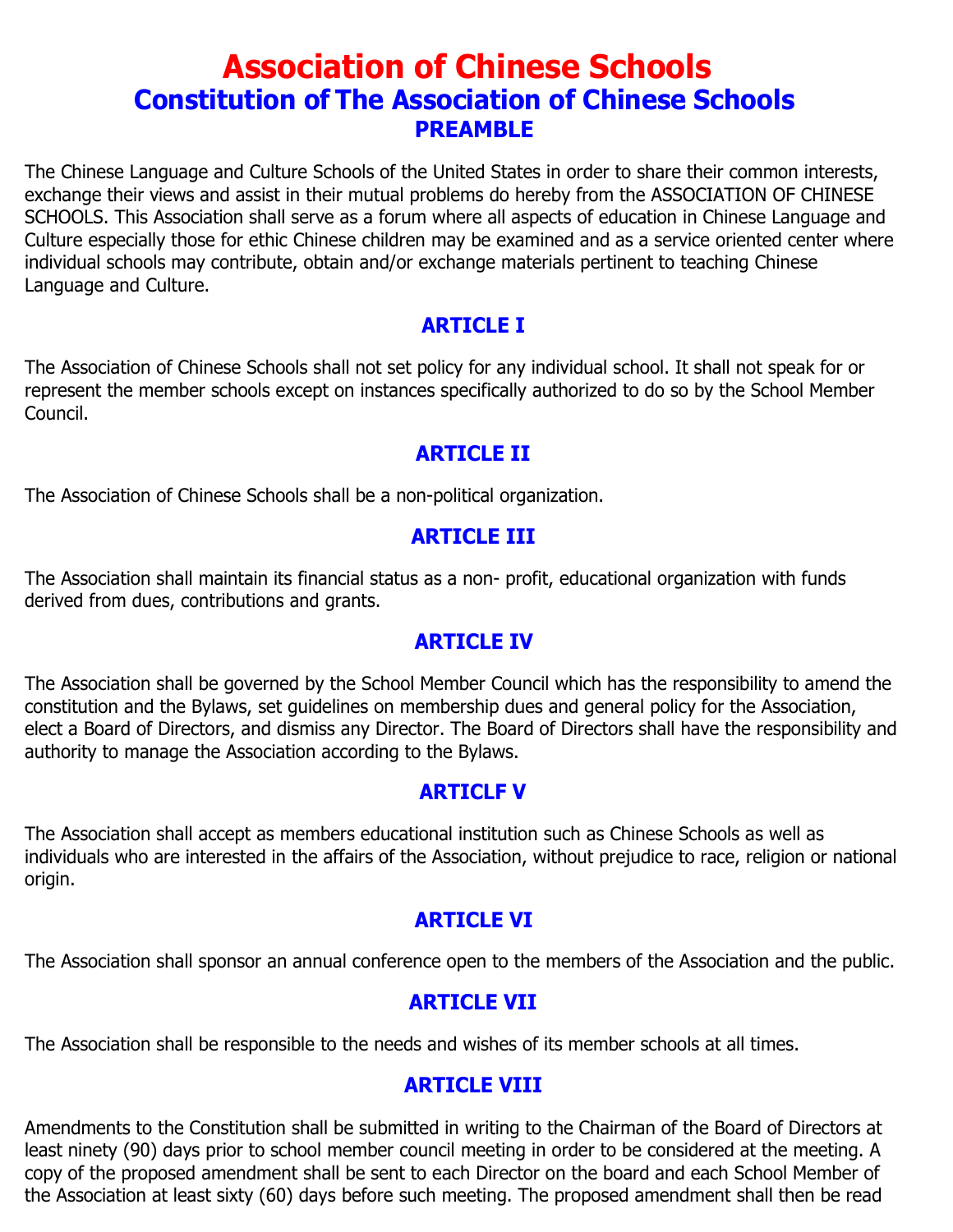and voted upon at the meeting. Affirmative vote from two-thirds of School Members shall be necessary for its adoption. Voting by proxy shall be permitted.

# **ARTICLE IX**

Upon the dissolution of the Association, the Board of Directors shall, after payment of all liabilities, dispose all the remaining assets of the Association to one or more organizations exclusively for charitable, educational or scientific purposes as shall, at the time, be qualified for tax-exemption under the Internal Revenue Service Code.

#### **ARTICLE I: MEMBERSHIP BYLAWS OF THE ASSOCIATION OF CHINESE SCHOOLS**

- A. The Association shall have three kinds of members: School member, Individual Member, and Honorary Member. Only School members may vote at the school Member Council meeting. Individual Members and Honorary Members are non-voting members.
- B. School Member: Any school that so desires may apply for School Membership. Upon acceptance andpaym ent of dues, a school shall become a School Member, and be accorded one vote at School Member Council meetings.
- C. Individual Member: Any person who is interested in the affairs of the Association on a personal basis may become an Individual Member of the Association regardless of his/her attachment to a school.
- D. Honorary Member: When desirable, the board of Directors shall nominate and elect persons who have made extraordinary contribution to the success of the Association as Honorary Members.
- E. Any member may resign from the Association by a written notice to the Secretary of the Board of Directors.

# **ARTICLE II: SCHOOL MEMBER COUNCIL**

- A. The School Member Council (hereafter called the Council) shall consist of representatives of School Members. Each School Member shall have one representative and one vote.
- B. The Council shall meet at least once a year. This meeting is to be called by the Board of Directors normally at the annual conference. Special meetings may be called by petition from one-third of the School Members to the Chairman of the Board of Directors.
- C. The Council has the authority to amend the Constitution and the Bylaws, elect a Board of Directors, dismiss any Director, and set guidelines on membership dues and general policy for the Association.

### **ARTICLE III: CANDIDANCY AND ELECTION OF DIRECTORS**

- A. The Board of Directors (hereafter called the Board) shall consist of nine (9) persons and not more than two may be from one school at any given year.
- B. The Board of Directors shall be elected by the School Member Council. They shall serve without pay for their function, but may be reimbursed for expenses related to their function.
- C. Candidates for Directors may be nominated by any School Member of the Association. Candidates must be either associated with a School Member at the time of the nomination or an Individual Member of the Association.
- D. All Directors except the first Board, shall be elected to a three- year term. A Director shall be eligible for nomination as a candidate for no more than two subsequent terms. No more than one third of the Board member elected in any given year can be Individual Members.